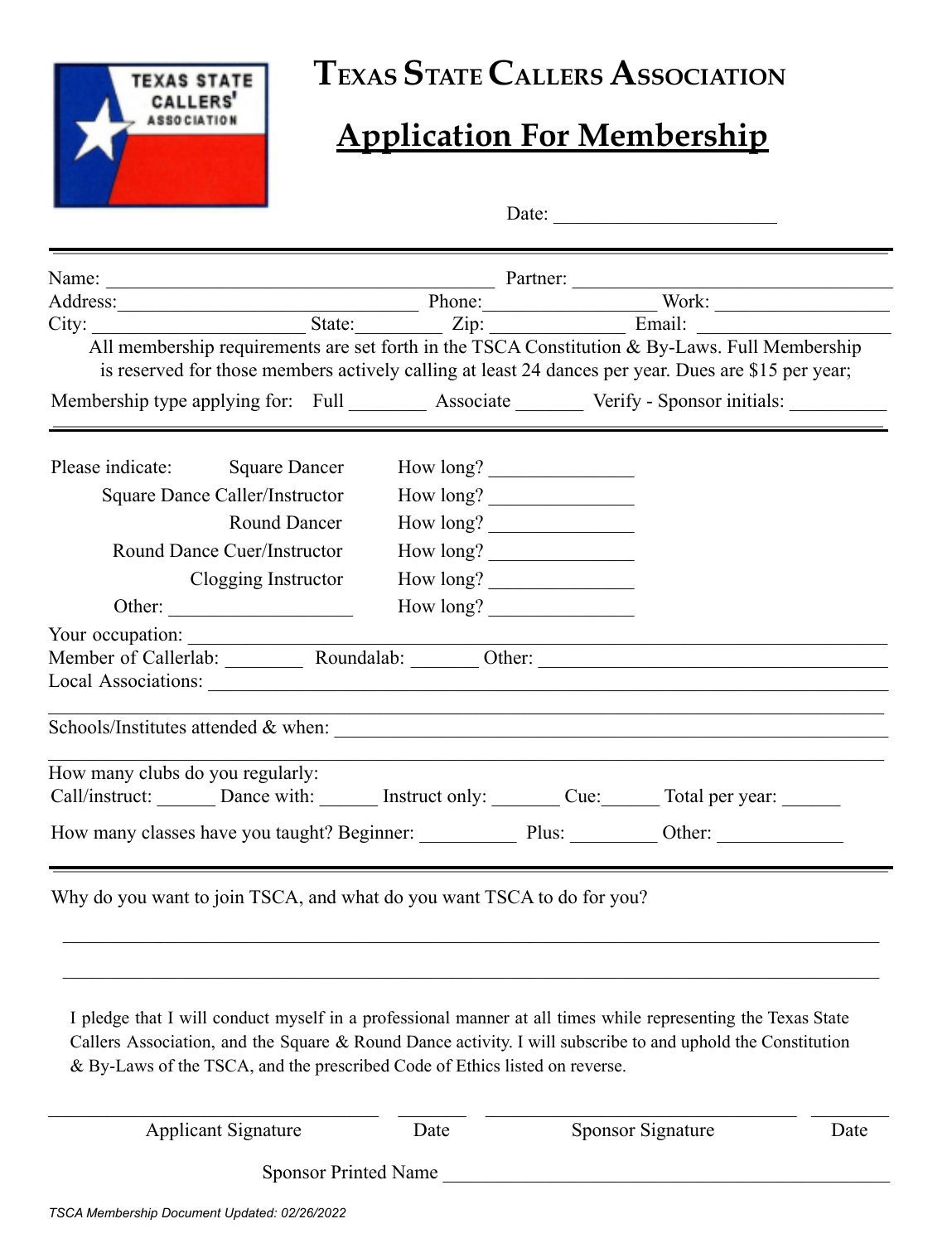## **TSCA Membership Dues/Badge Order Form**

| Name: 2008. [2016] Partner: 2016. [2016] Partner: 2016. [2016] Partner: 2016. [2016] Partner: 2016. [2016] Partner: 2016. [2016] Partner: 2016. [2016] Partner: 2016. [2016] Partner: 2016. [2016] Partner: 2016. [2016] Partn |                            |  |                             |
|--------------------------------------------------------------------------------------------------------------------------------------------------------------------------------------------------------------------------------|----------------------------|--|-----------------------------|
| Address: Work: Work: Work: Work: Work: Work: Work: Work: Work: Work: Work: Work: Work: Work: Work: Work: Work: Work: Work: Work: Work: Work: Work: Work: Work: Work: Work: Work: Work: Work: Work: Work: Work: Work: Work: Wor |                            |  |                             |
|                                                                                                                                                                                                                                |                            |  |                             |
| <b>Description</b>                                                                                                                                                                                                             | <b>Unit Cost</b>           |  | Quantity<br><b>Total</b>    |
| <b>TSCA Membership Dues</b>                                                                                                                                                                                                    | \$15.00                    |  | $\mathbf{1}$<br>\$15.00     |
| <b>TSCA Badge</b>                                                                                                                                                                                                              | 9.00                       |  | $\frac{\text{S}}{\text{S}}$ |
| <b>TSCA Badge Magnets (optional)</b>                                                                                                                                                                                           | 2.75                       |  | $\boldsymbol{\mathcal{S}}$  |
| <b>TSCA Badge Partner Bar (optional)</b>                                                                                                                                                                                       | 3.50                       |  | $\boldsymbol{\mathcal{S}}$  |
| Subtotal                                                                                                                                                                                                                       |                            |  | $\frac{\text{S}}{\text{S}}$ |
| <b>Sales Tax</b>                                                                                                                                                                                                               | $(0.0825 \times Subtotal)$ |  | $\sim$                      |
| Shipping ( <i>if ordering badges</i> ) \$3.95                                                                                                                                                                                  |                            |  | $\sim$                      |
|                                                                                                                                                                                                                                |                            |  | $\sim$<br><b>TOTAL</b>      |
| Please List the Names, City, State You Want For Each badge:                                                                                                                                                                    |                            |  |                             |
|                                                                                                                                                                                                                                |                            |  |                             |
|                                                                                                                                                                                                                                |                            |  |                             |
|                                                                                                                                                                                                                                |                            |  |                             |
| Partner Bar Text: Next Service Services and Services Services and Services Services and Services Services and Services Services and Services Services and Services and Services Services and Services Services and Services Se |                            |  |                             |

**Sample TSCA Badge**



*Complete and Sign Application Form, Order Form and Enclose Check Payable to TSCA for Total Above*

*Mail to:* Dale Smith (TSCA Treasurer) 492 E. Bell Road Waco, TX 76705